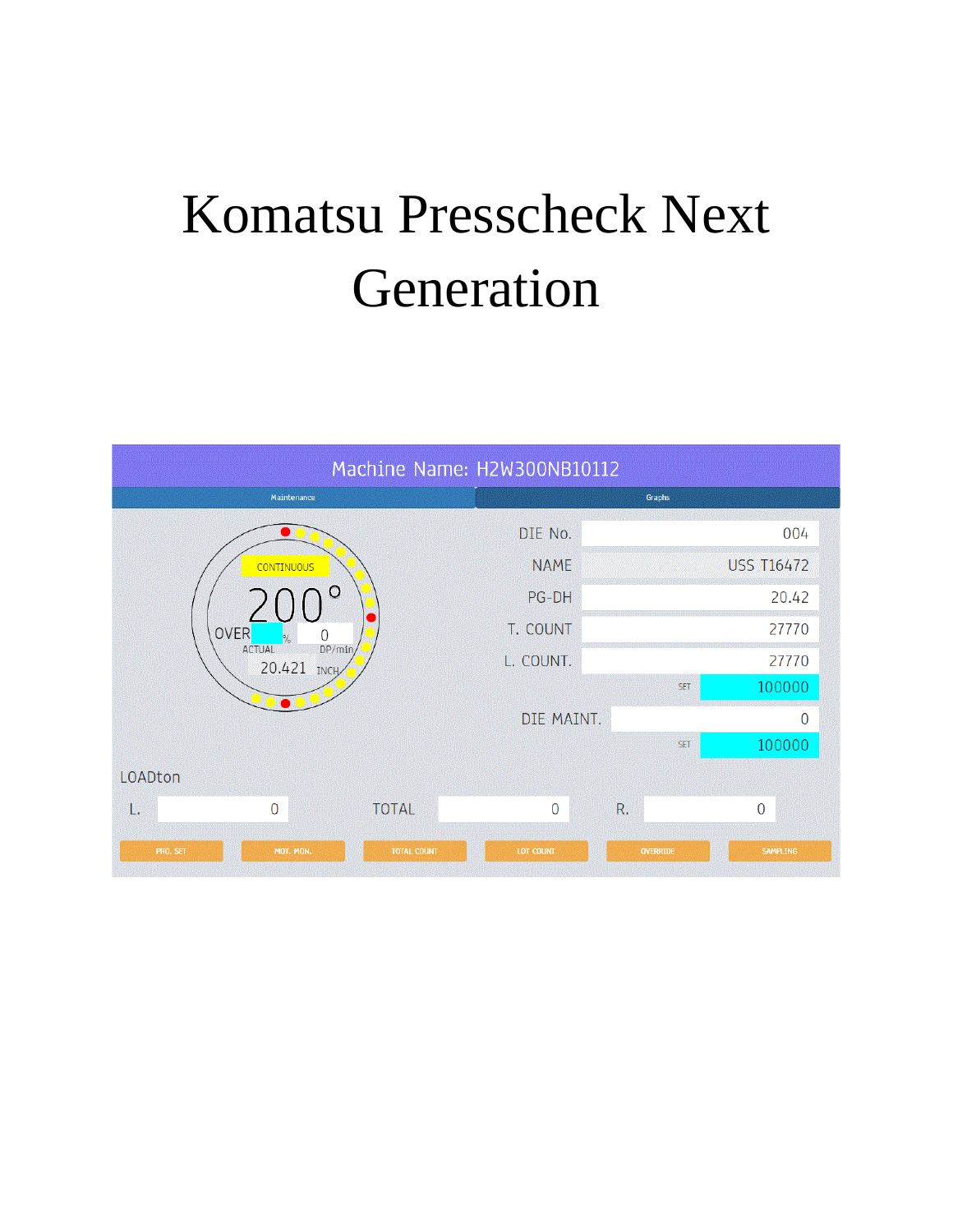## Monitor Servo Press Data

Observe the details of your servo press machines from anywhere around the world. Long as you have access to the internet and computer, details about your machines will be provided. Benefits of this feature allow Komatsu costumers to monitor their machine performance and allow our engineers to diagnose servo press issues.



*Displays the sequence check numbers and values for servo press machine. (example model H2W300NB10112).*



*Global Login screen.*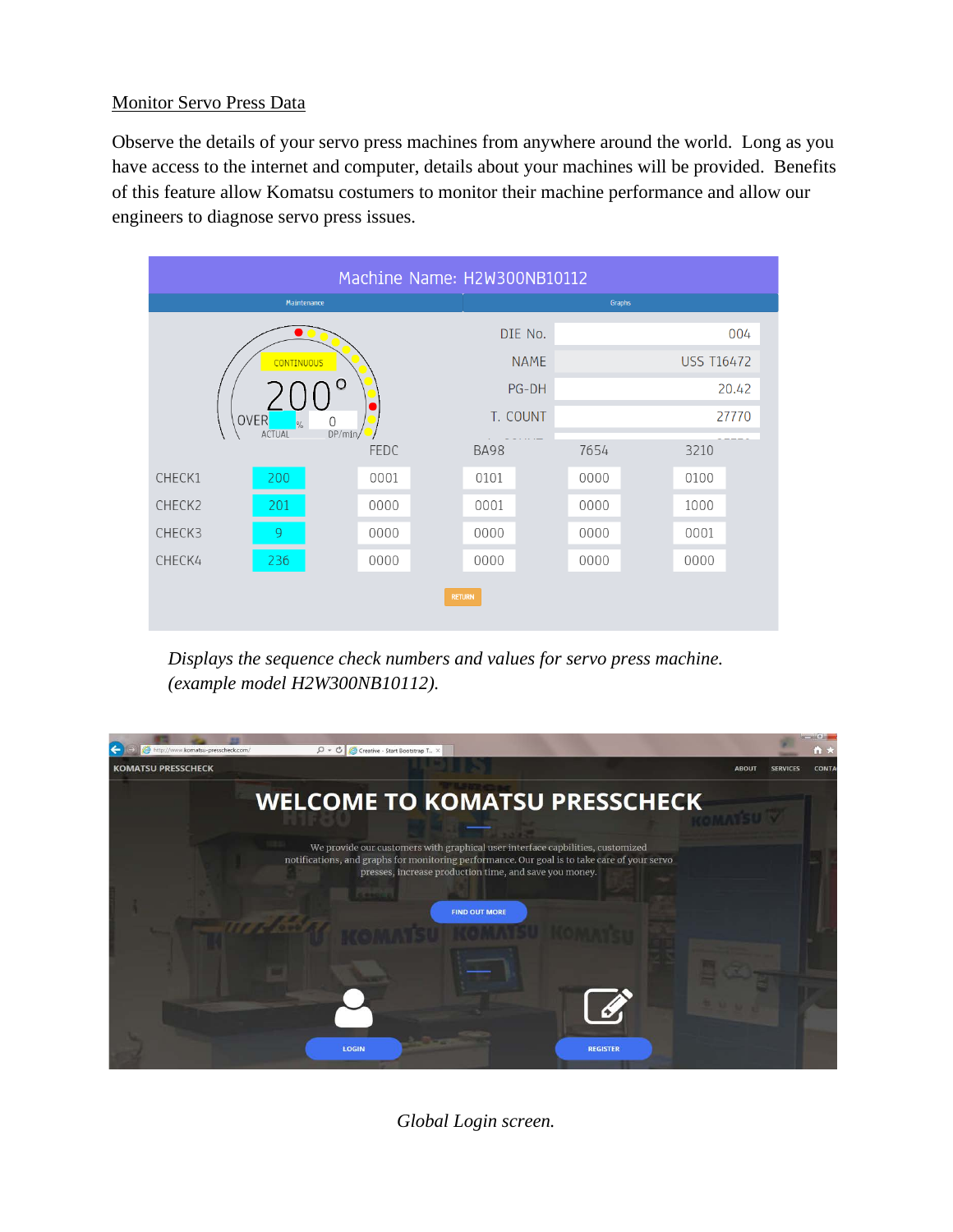## Data Visualization

Monitor the weekly performance of your servo press through our data visualization tool. See how well your machines performed compared to other days of the week. If the customer's servo press is not maintaining their target goals, Komatsu will discuss possible solutions and actions for moving forward.



Presscheck data visualization tool displaying for the past seven days machine's strokes per hour, total strokes, efficiency, and hours run.

## Maintenance Check System

Komatsu customers have the ability to take advantage of our maintenance check system. Designed by our expert engineers, servo press operators complete a set of daily, weekly, and six month checks. Customers that adhere to this system will experience less machine complications and increase production time.



*Servo press maintenance check system designed by our expert engineers. Increase servo press production time by keeping our customers machine's maintained.*